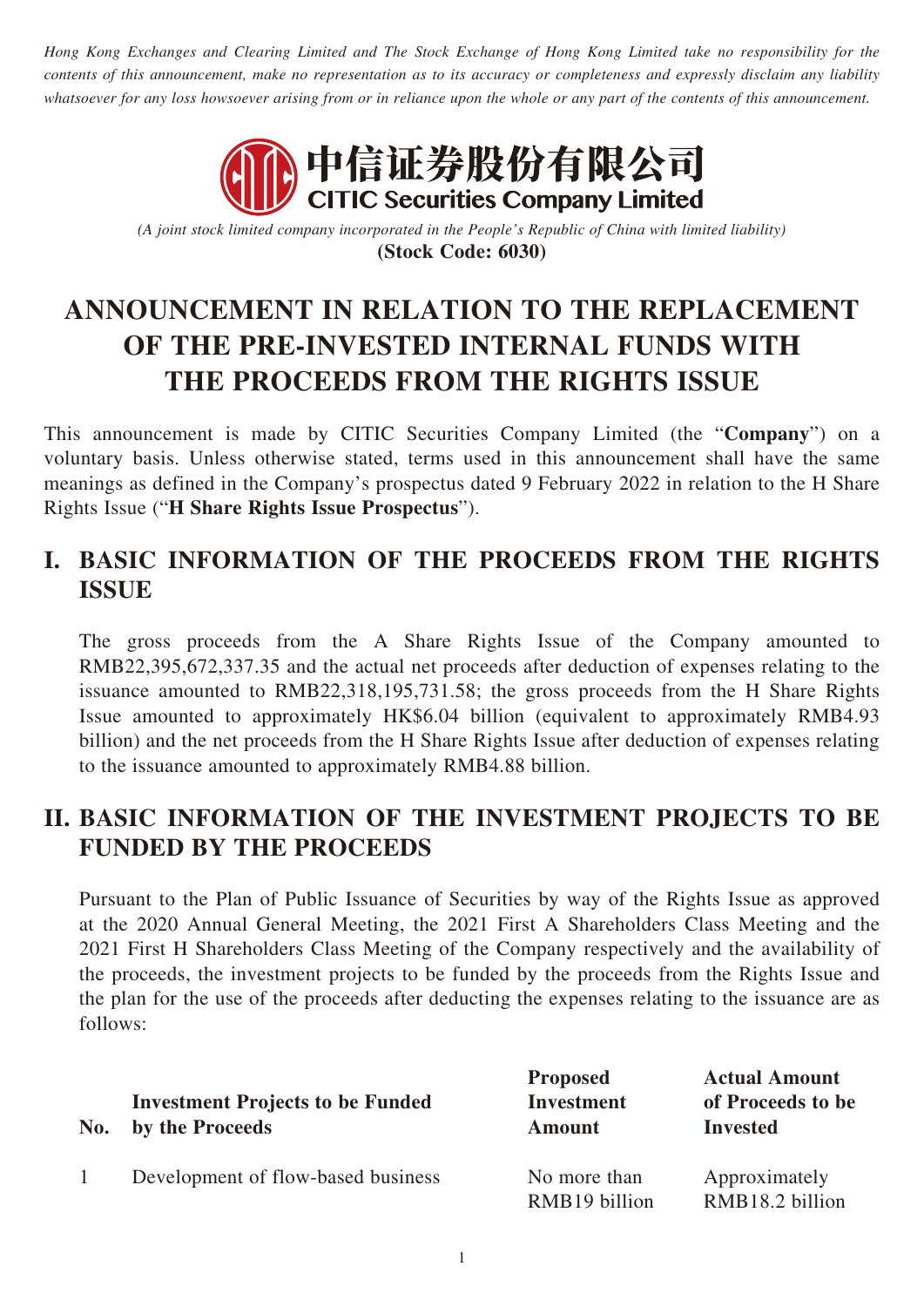| No.            | <b>Investment Projects to be Funded</b><br>by the Proceeds | <b>Proposed</b><br><b>Investment</b><br><b>Amount</b> | <b>Actual Amount</b><br>of Proceeds to be<br><b>Invested</b> |
|----------------|------------------------------------------------------------|-------------------------------------------------------|--------------------------------------------------------------|
| 2              | Increase in investment to the subsidiaries                 | No more than<br>RMB5 billion                          | RMB5 billion                                                 |
| 3              | Strengthening of construction of<br>the information system | No more than<br>RMB3 billion                          | RMB <sub>3</sub> billion                                     |
| $\overline{4}$ | Replenishment of other working capital                     | No more than<br><b>RMB1</b> billion                   | RMB1 billion                                                 |
| <b>Total</b>   |                                                            | No more than<br><b>RMB28 billion</b>                  | <b>Approximately</b><br>RMB27.2 billion                      |

## **III.REPLACEMENT OF THE PRE-INVESTED INTERNAL FUNDS WITH THE PROCEEDS FROM THE RIGHTS ISSUE**

Pursuant to the provisions of the Regulatory Guidelines for Listed Companies No. 2 — Regulatory Requirements for the Management and Use of Funds Raised by Listed Companies (2022 Revision) and the Plan of Public Issuance of Securities by way of the Rights Issue as approved at the 2020 Annual General Meeting, the 2021 First A Shareholders Class Meeting and the 2021 First H Shareholders Class Meeting of the Company respectively, where the Company pre-invests its internal funds in the investment projects to be funded by the proceeds, it may, within six months after the proceeds become available for use, replace the internal funds with the proceeds.

As of 27 January 2022, the Company's actual investment amount of internal funds pre-invested in the investment projects to be funded by the proceeds was RMB3,517,013,935.11, of which RMB1,517,013,935.11 was invested to strengthen the construction of the information system and RMB2,000,000,000 was invested to increase the investment to its subsidiaries.

On 28 March 2022, the 37th Meeting of the Seventh Session of the Board and the 14th Meeting of the Seventh Session of the Supervisory Committee of the Company considered and approved the Proposal on the Replacement of the Pre-invested Internal Funds with the Proceeds from the Rights Issue of the Company, respectively, and agreed that the Company should use the proceeds from the A Share Rights Issue in the amount of RMB3,517,013,935.11 to replace the internal funds pre-invested in the investment projects to be funded by the proceeds. The replacement of the pre-invested internal funds with the proceeds of the Company is in compliance with the requirement that the replacement be made within six months after the proceeds become available for use.